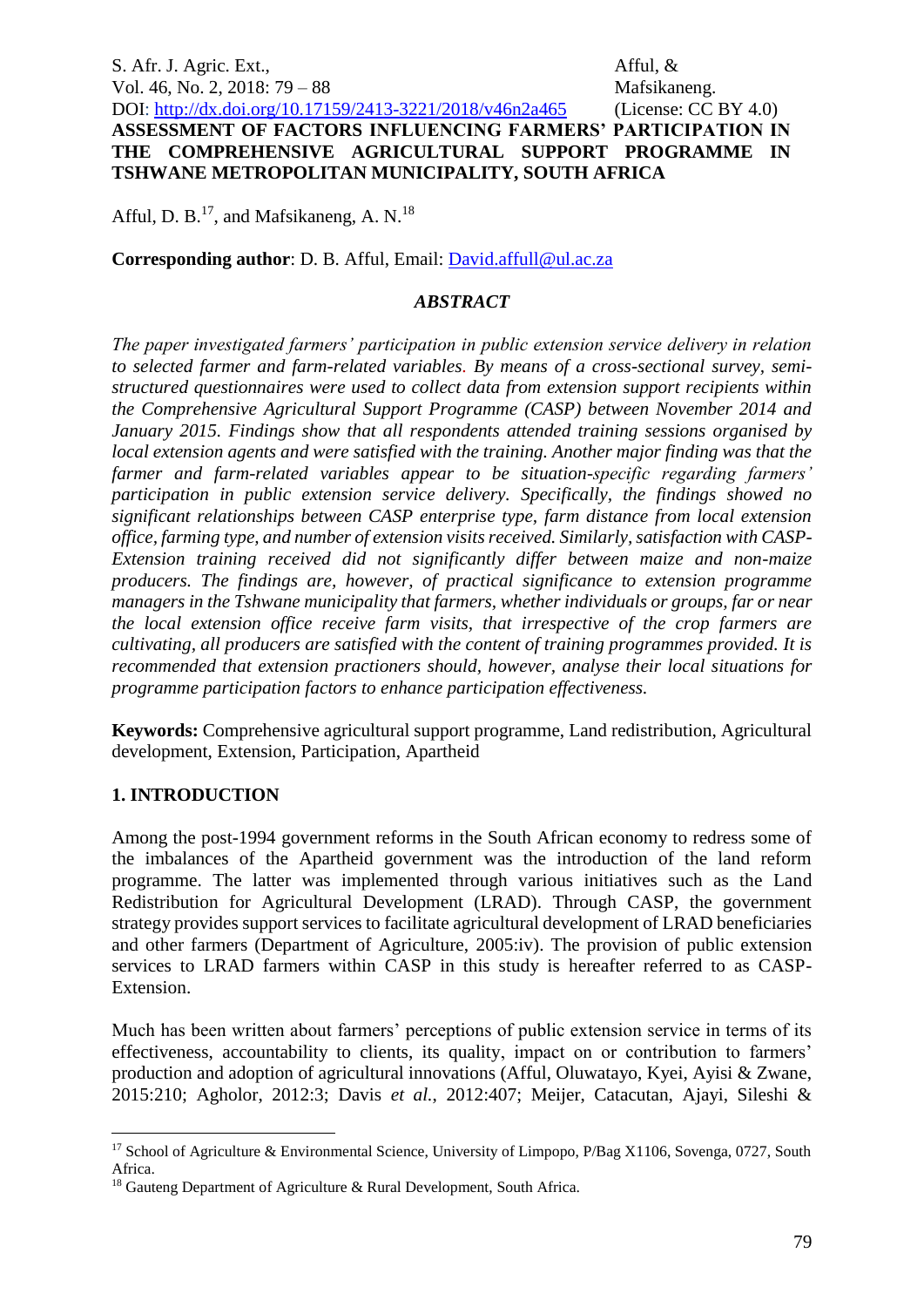#### S. Afr. J. Agric. Ext., Afful, & Vol. 46, No. 2, 2018: 79 – 88 Mafsikaneng. DOI:<http://dx.doi.org/10.17159/2413-3221/2018/v46n2a465> (License: CC BY 4.0)

Nieuwenhuis, 2014:40). Among the various farmer and farm-related characteristics that influence participation in public extension service that have been researched extensively over the years are gender access to such services (Doss & Morris, 2001:27; Hart & Aliber, 2012:2; Owolabi, Abubakar & Amodu, 2011:87), age, farm size, group membership, time spent on the farm and access to fertilizers (Haile, 2016:69).

Knowler & Bradshaw's (2007:44) review of factors that influence the adoption of conservation agricultural practices and Habtemariam's (2004:49) compilation of various studies regarding the influence of farmer and farm-related variables on the adoption of farm innovations show inconclusive findings. Other studies that show similar inconclusive findings on the farmer and farm-related variables in relation to the adoption of agricultural innovations include Annor-Frempong (2013:42) and Benin *et al.*(2011: 80). For example, Benin *et al*. (2011:80), in their study of National Agricultural Advisory Services (NAADS) programme in Uganda, found that household size, farm size, source of income, as well as the length of time NAADS has been operating in an area influence farmer participation in the NAADS extension programme. In the same study, Benin *et al.* (2011:80) found that most of the variables influence the various farmer subgroups' participation in the NAADS extension programme differently, which they attributed to the different household capital resources in relation to their different levels of exposure or non-exposure to the programme. They also found a positive relationship between NAADS programme participation and length of the programme implementation in one area of Uganda, but found a negative relationship in another (Benin *et al.,* 2011:80). These inconclusive findings of the farmer and farm-related variables that influence adoption of agricultural innovations and participation in agricultural extension programmes by Benin *et al.* (2011: 80) are not isolated cases but rather corroborate other studies.

Community situations differ and what appears to be a problem in one area may not be a problem in another. It is therefore apparent that literature portrays general patterns, reasons or causes why situations exist. These causes may not be relevant or applicable in each and every situation. For example, Wordofa & Sassi (2014:3) found many factors that relate to the various capital assets that affect the different levels in which Ethiopian farmers participate in agricultural advisory services. There is therefore a need to identify the specific variables that relate to farmer participation in CASP-Extension service delivery in the Tshwane metropolitan municipality, the study area of this paper. This is essential for the identification of situationspecific solutions for CASP-Extension participation in terms of relevant variables. Studies on issues related to agents' visits to farmers' fields have been studied and are mostly limited to the percentage of farmers receiving visits, where visits are used as a channel by agents to provide extension services (Jona & Terblanché, 2015:107; Ministry of Agriculture, 2011:25; Shabangu, 2015:86). The relationship between farm visits and the variables investigated in this study appears to be limited. Such relationships, however, have important implications for extension programme management. It is for this reason that this approach uses inferential analysis to study these relationships.

# **1.1. Study objective**

The main objective of this paper was to investigate farmers' participation in public extension service delivery in the Tshwane Metropolitan Municipality in relation to some selected farmer and farm-related variables.

Specific objectives to be achieved include the determination of relationships between the following variables: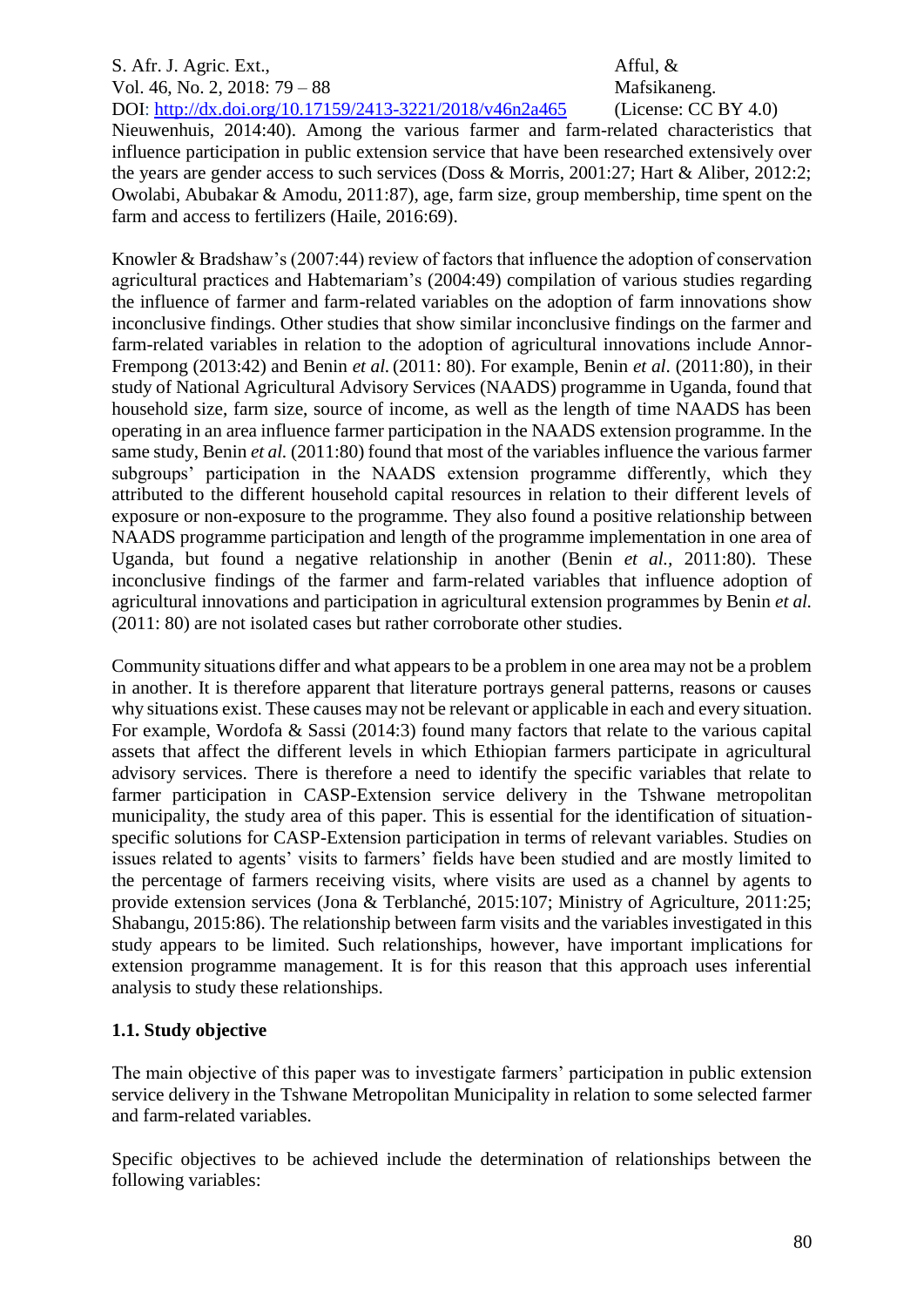Vol. 46, No. 2, 2018: 79 – 88 Mafsikaneng.

- DOI:<http://dx.doi.org/10.17159/2413-3221/2018/v46n2a465> (License: CC BY 4.0) 1. The number of farm visits received and type of CASP enterprise.
	- 2. Distance in kilometres the farm is located from local extension office and the number of extension visits received.
	- 3. Farming type and the number of extension farm visits received.
	- 4. Satisfaction with the training provided by local extension agent and type of CASP enterprise.

## **1.2. The research hypotheses**

The research hypotheses to be tested are:

- 1. The number of farm visits received is significantly related to CASP enterprise type.
- 2. Farms located 30 or more kilometres away from the local extension office will receive less extension visits.
- 3. Farming type has a significant influence on extension farm visits received.
- 4. Satisfaction with the training provided by local extension agents is significantly related to CASP enterprise type.

## **2. METHODOLOGY**

By means of a cross-sectional survey, semi-structured questionnaires were used to collect data through personal interviews from respondents between November 2014 and January 2015 in the Tshwane Metropolitan Municipality. Semi-structured questionnaires were prepared guided by the framework proposed by Bennett (1975:8). The framework provided for the essential factors in the analysis of respondents' perceptions of CASP-Extension, participation in CASP-Extension delivery, which was assessed in terms of extension visits by the local extension officer, perceptions of farm management training by the local extension officer, and whether the skills and information received from the farm management training could be applied on their farms.

Survey respondents consisted of the entire population of CASP-Extension beneficiaries in the study area (N=30). The survey instrument was pre-tested on a group of farmers to check for clarity of questions in order to improve validity.

Data collected were subjected to descriptive and inferential statistical analyses. The N-1 Chi-Square test for independence was used to test the influence of independent variables on the dependent variables because of the small sample size  $(N=30)$ , the binary nature of the variables, and the fact that some expected cell counts fell below one (Campbell, 2007). The 'N -1' chisquare value is provided by Linear-by-Linear Association Chi-Square test in the Statistical Package for Social Sciences (SPSS). SPSS was used to analyse the data.

### **3. RESULTS AND DISCUSSION**

The results of the hypotheses tested in relation to the main objective of the study are provided in this section.

#### **3.1. Participation in terms of attendance at training sessions organised by the local extension officer**

Farm-management training sessions organised by extension personnel provide producers avenues through which they acquire knowledge and skills to be applied on their own farms and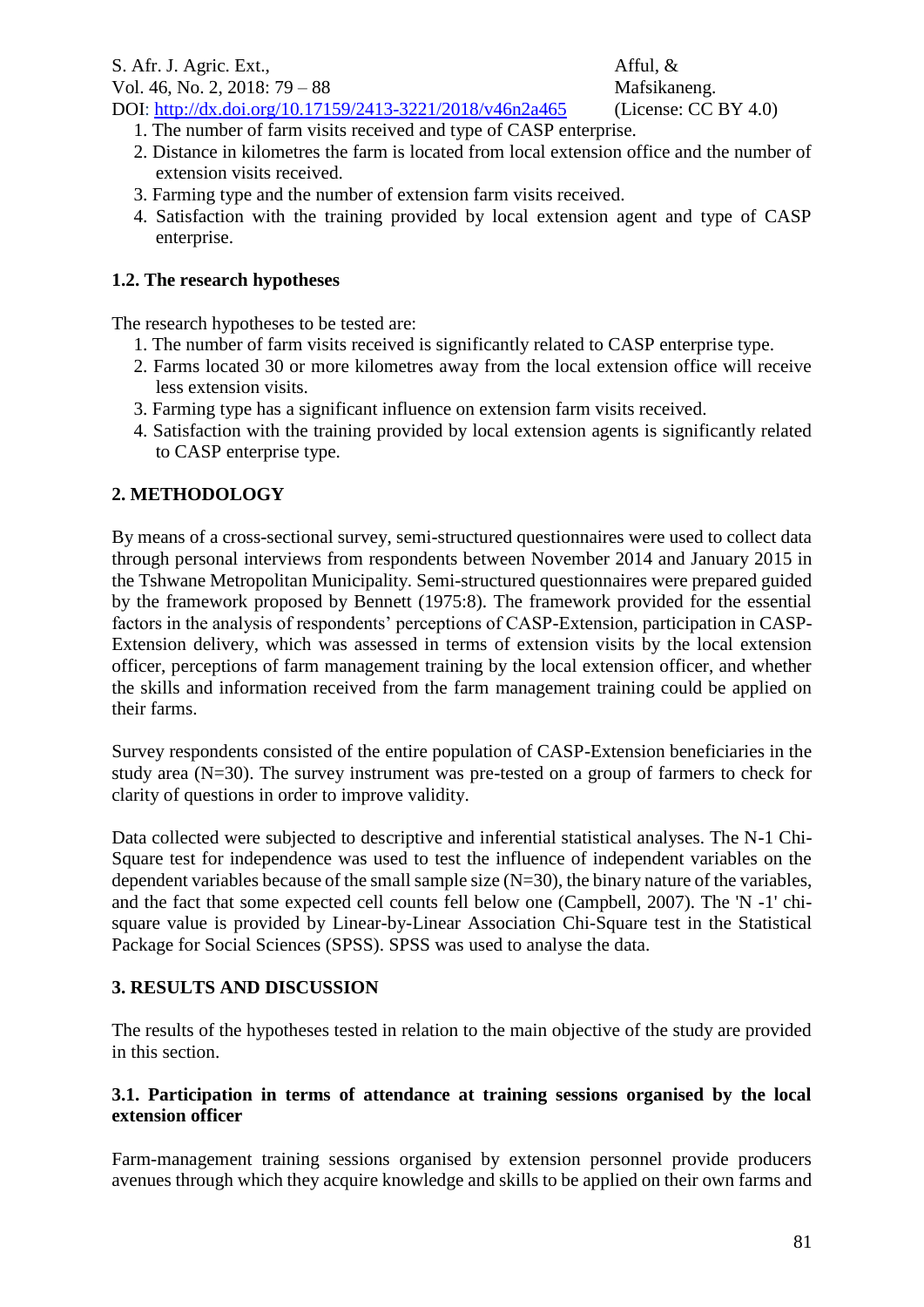### S. Afr. J. Agric. Ext., Afful, & Vol. 46, No. 2, 2018: 79 – 88 Mafsikaneng. DOI:<http://dx.doi.org/10.17159/2413-3221/2018/v46n2a465> (License: CC BY 4.0)

by which they grow intellectually and are able to be efficient farm managers. Respondents (individual and group farmers) answered various questions including whether they had attended  $(1=Yes)$  or not attended  $(0=No)$  any farm-management training sessions organised by the local extension officer in the last 1-5 years of the survey. The results (Table 1) reveal that both groups of farmers attended some farm management training offered by the local extension officer. This suggests that the extension support to farmers' crop-production system is taking place.

Table 1: Distribution of respondents and farm management training attended according to farming type  $(N = 30)$ 

| - - -<br><b>Attended</b><br><b>Training</b> | <b>CASP</b> group<br>farmers | $\frac{0}{0}$ | <b>CASP</b><br>individual<br>farmers | $\frac{6}{9}$ | <b>Total</b> | $\frac{6}{9}$ |
|---------------------------------------------|------------------------------|---------------|--------------------------------------|---------------|--------------|---------------|
| Yes                                         |                              | 100           | 24                                   | 100           | 30           | 100           |
| No                                          |                              |               |                                      |               |              |               |
| Total                                       |                              | 100           | 24                                   | 100           | 30           | 100           |

## **3.2. CASP-Extension support recipients' satisfaction with content-relevance of extension training support**

Respondents' satisfaction with the relevance of the content of the extension training programmes for their crop production system was also used as a measure of the quality of CASP-Extension provided. The Null hypothesis of no significant relationship between CASP enterprise and satisfaction with relevance of the content of training provided was tested by the N-1Chi–Square test for independence. The results are presented in Table 2. Overall, most maize and non-maize farmers were satisfied with the relevance of the content of the training received for their farm work. The findings of the N-1 Chi-square test showed no association between type of CASP enterprise and satisfaction with training received at the 5% level (2 sided test). The Null hypothesis was thus accepted.

| Table 2: Distribution of respondents on satisfaction with training content according to CASP |  |  |
|----------------------------------------------------------------------------------------------|--|--|
| enterprise $(N = 30)$                                                                        |  |  |

| Opinion                    | <b>Non-maize</b><br>farmers | $\frac{0}{0}$ | <b>Maize</b><br>farmers | $\frac{6}{9}$ | <b>Total</b> | $\frac{6}{9}$ |
|----------------------------|-----------------------------|---------------|-------------------------|---------------|--------------|---------------|
| Disagree                   |                             | 31.3          | 3.3                     | 14.3          |              | 23.3          |
| Agree                      | 12.3                        | 68.8          | 10.7                    | 85.7          | 23           | 76.7          |
| Total                      | 10                          | 100           | 14                      | 100           | 30           | 100           |
| $\mathbf{X}$<br>$1.1$ $-1$ | $0.01 \pm 10$               |               |                         |               |              |               |

 $X^2 = 1.161$ ; p = .281; df = 1

The finding that there is no significant difference in satisfaction between maize and non-maize farmers and that most farmers were satisfied with the relevance of the training content for their farming situation runs contrary to literature. In Namibia, however, farmers ranked the relevance of the public extension service in fifth position and its overall quality in fourth place compared with other advisory providers (Jona & Terblanché, 2015:110). The positive picture in our study of the public extension service in South Africa finds a possible explanation in the improved technical competencies of agricultural advisors due to the implementation of the Extension Recovery Plan (ERP). In 2014, 70% of agricultural advisors in Limpopo had at least a 4-year Bachelor's degree compared with only 20% in 2007 (Department of Agriculture, Forestry and Fisheries, 2014:24). This has been achieved as a result of the government ERP that was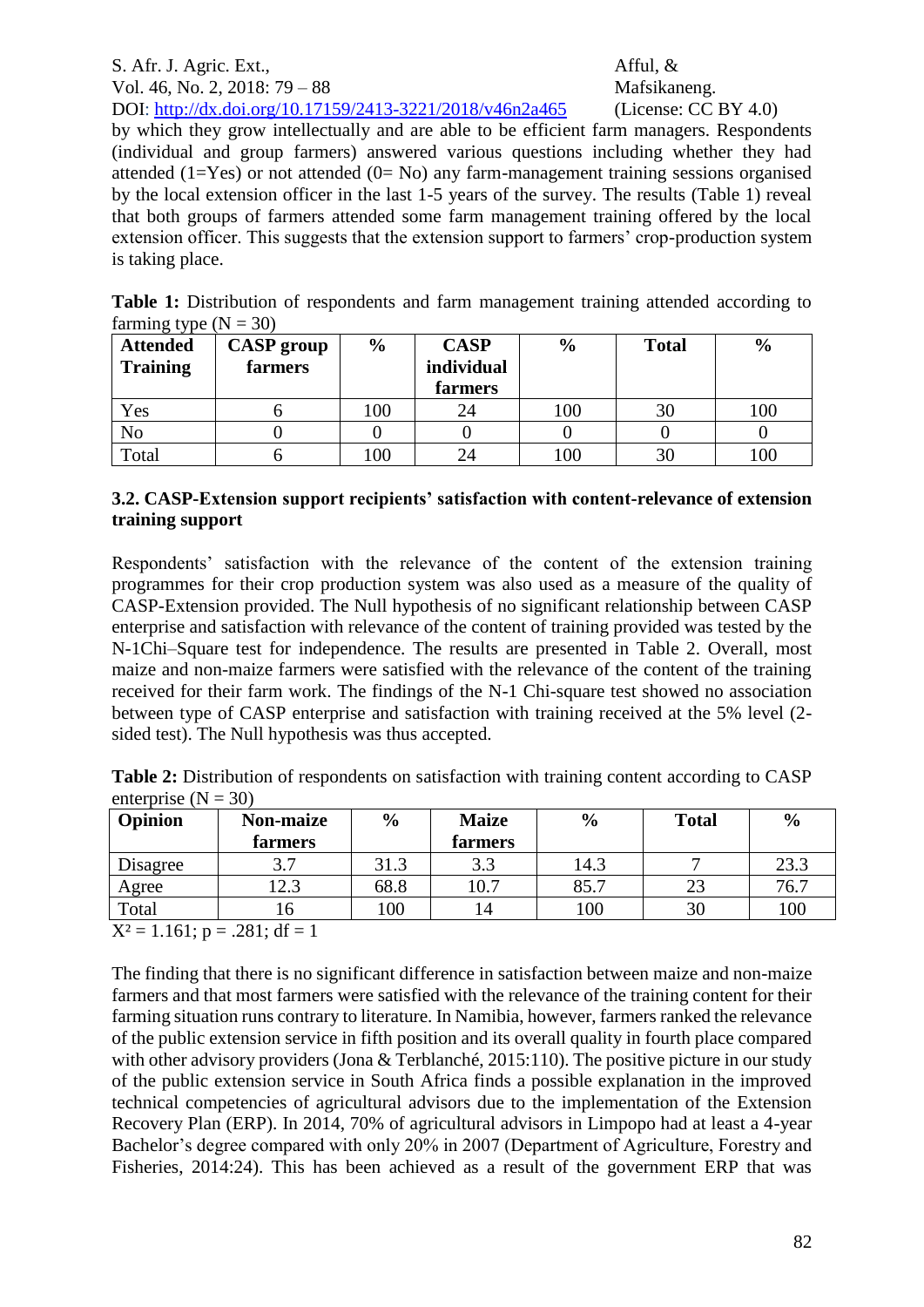S. Afr. J. Agric. Ext., Afful, & Vol. 46, No. 2, 2018: 79 – 88 Mafsikaneng. DOI:<http://dx.doi.org/10.17159/2413-3221/2018/v46n2a465> (License: CC BY 4.0) implemented in 2008. The ERP, amongst other things, encourages agricultural advisors to upgrade their technical qualifications to at least a 4-year Bachelor's degree, and thus improve their technical competency.

Further probing into the training respondents received from CASP-Extension revelaed that all respondents agreed that the knowledge and skills received could be applied on their farms (Table 3).

Table 3: Distribution of respondents on the applicability of information and skills gained from training attended  $(N = 30)$ 

| <b>Applicability of training</b> | <b>Frequency</b> | $\mathbf{v}_{\alpha}$ |
|----------------------------------|------------------|-----------------------|
| Yes                              |                  |                       |
|                                  |                  |                       |
| Total                            |                  |                       |

Similar to the other issues surrounding CASP-Extension training, all respondents indicated that their expectations for attending the training sessions were met. This again suggests that CASP-Extension is contributing to building respondents' capacity to be self-reliant in successfully managing their farming businesses.

### **3.3. Factors which lead to dissatisfaction with CASP-Extension**

Farmers were asked about issues that cause dissatisfaction with CASP-Extension support and which might lead to reduced participation of farmers in CASP-Extension. Even though respondents said that CASP-Extension was useful and applicable, a few of them registered some dissatisfaction with the training provided. These are grouped under three main themes in Table 4.

| <b>THEIR IS TROOP OF DEPTHS TO A CONTRIGUEST WHILE CLISTE EXTREMENTED BUDDEN (TT <math>= 5</math>)</b> |    |               |  |  |  |  |
|--------------------------------------------------------------------------------------------------------|----|---------------|--|--|--|--|
| <b>Reasons</b>                                                                                         | NO | $\frac{0}{0}$ |  |  |  |  |
| Training                                                                                               |    |               |  |  |  |  |
| Resource and production inputs                                                                         |    | nı            |  |  |  |  |
| Study group                                                                                            |    |               |  |  |  |  |
| Total                                                                                                  |    | 00            |  |  |  |  |

**Table 4:** Respondents reasons for dissatisfaction with CASP-Extension Support ( $N = 5$ )

One respondent indicated a dissatisfaction with the CASP-Extension support provided in the area of farm management training. The respondent indicated that the training was not linked to infrastructure provided by the provincial Department of Agriculture. Another respondent had a problem with the organisation of the study groups. One area of dissatisfaction was about the timing of the study group meetings which sometimes happens very early in the morning while farmers are busy with other farming activities. Another area of dissatisfaction was that farmers were not grouped according to their educational levels; this was in light of the fact that in most cases extension officers use English in their training sessions, whereas some of the farmers did not understand the English.

Most respondents who had a problem with the CASP-Extension support were not satisfied with the provision of resources and production inputs by government. They indicated that they do not have water, which is one of their basic farming needs. Farmers also bemoaned that the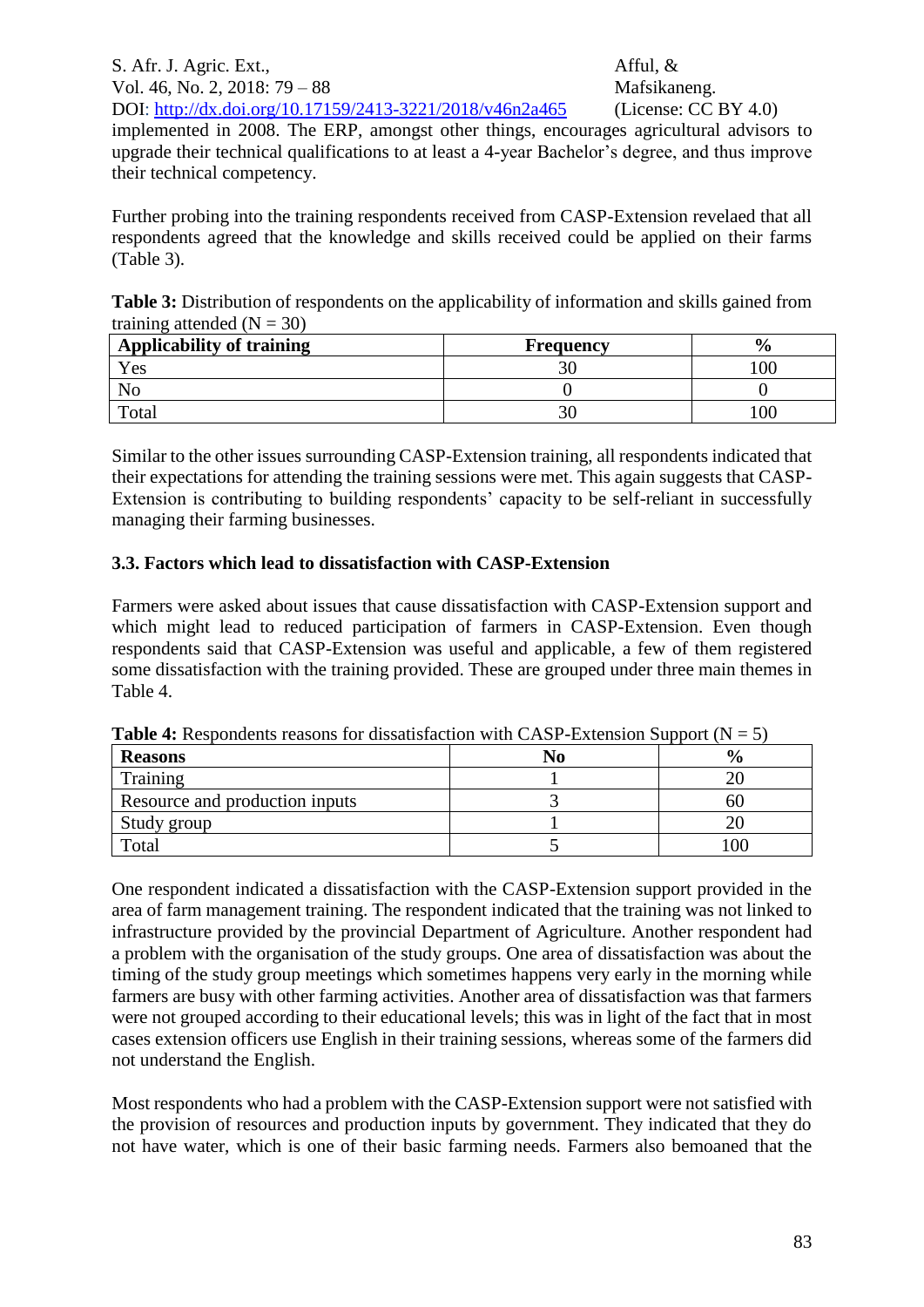S. Afr. J. Agric. Ext., Afful, & Vol. 46, No. 2, 2018: 79 – 88 Mafsikaneng. DOI:<http://dx.doi.org/10.17159/2413-3221/2018/v46n2a465> (License: CC BY 4.0) production inputs from the Department of Agriculture were sometimes provided late, which delayed the time of crop planting. This invariably has a negative effect on their production.

## **3.4. CASP enterprise type and participation in CASP–Extension**

Farmers' participation in CASP-Extension service delivery, and thus its quality, was assessed by the intensity of face-to-face contacts with the local extension officer. This contact was assessed by how often respondents received farm visits in a month in the year before the survey. This was investigated among the two major groups of CASP enterprise type (maize farmers and non-maize farmers such as vegetable growers) in the study area. Respondents were required to answer whether or not they disagree (0) or agree (1) with the statement that the extension officer visited their farms at least once a month to provide farm-management support in the year before the survey. The Null hypothesis that farming enterprise type is not significantly related to farm visits was tested by N-1 Chi–Square test for independence. The results of this test (Table 5) indicate that almost all respondents in both groups of CASP enterprise type said that the extension officers visited their farms as indicated in the questionnaire. The test showed that there were no differences in opinion of maize and non– maize producers regarding extension visits at the 5% level (2–tailed test) and thus supporting the Null hypothesis.

Table 5: Distribution of respondents' views on extension visits according to CASP enterprise type  $(N = 30)$  $X^2 = 2.367$ ; p= .124; df= 1

| Opinion  | Non-maize | %   | Maize   | $\%$ | Total | %   |
|----------|-----------|-----|---------|------|-------|-----|
|          | farmers   |     | farmers |      |       |     |
| Disagree |           |     |         | 14   |       |     |
| Agree    | 10        | 100 |         | 86   | 28    |     |
| Total    | ∡O.       | 100 | 14      | 100  | 30    | 100 |

In Haiti, however, the opposite was the case in which coffee producers receive more extension services including visits than other crop farmers (Arias, Leguía & Sy, 2013:2). These different findings appear to reflect the different circumstances in which public extension services operate. In the current economic and political situation in South Africa, for example, where service delivery is a crucial issue, government mandate to public extension is to ensure that all farmers, especially small-scale and subsistence producers, are provided with extension service to help achieve household food security (Department of Agriculture, 2002:29). This appears to play a significant role in our findings.

# **3.5. Farm distance from extension office and participation in CASP–Extension**

Another way in which participation in the delivery of CASP-Extension support to respondents was assessed was with respect to whether distance of farm from the local extension office disadvantaged farmers in terms of the number of farm visits by extension agents. The methodology for this assessment was the same as the one used for CASP enterprise type and participation in CASP-Extension as previously described. The results (Table 6) indicate that a large majority of the respondents (70%) whose farms were located more than 30 km from the extension office said that the extension officers visited their farms. The Null hypothesis that extension visits are the same whether farms are located 30 kilometres more or less from the local extension office was subjected to N-1 Chi–Square test for independence. The test results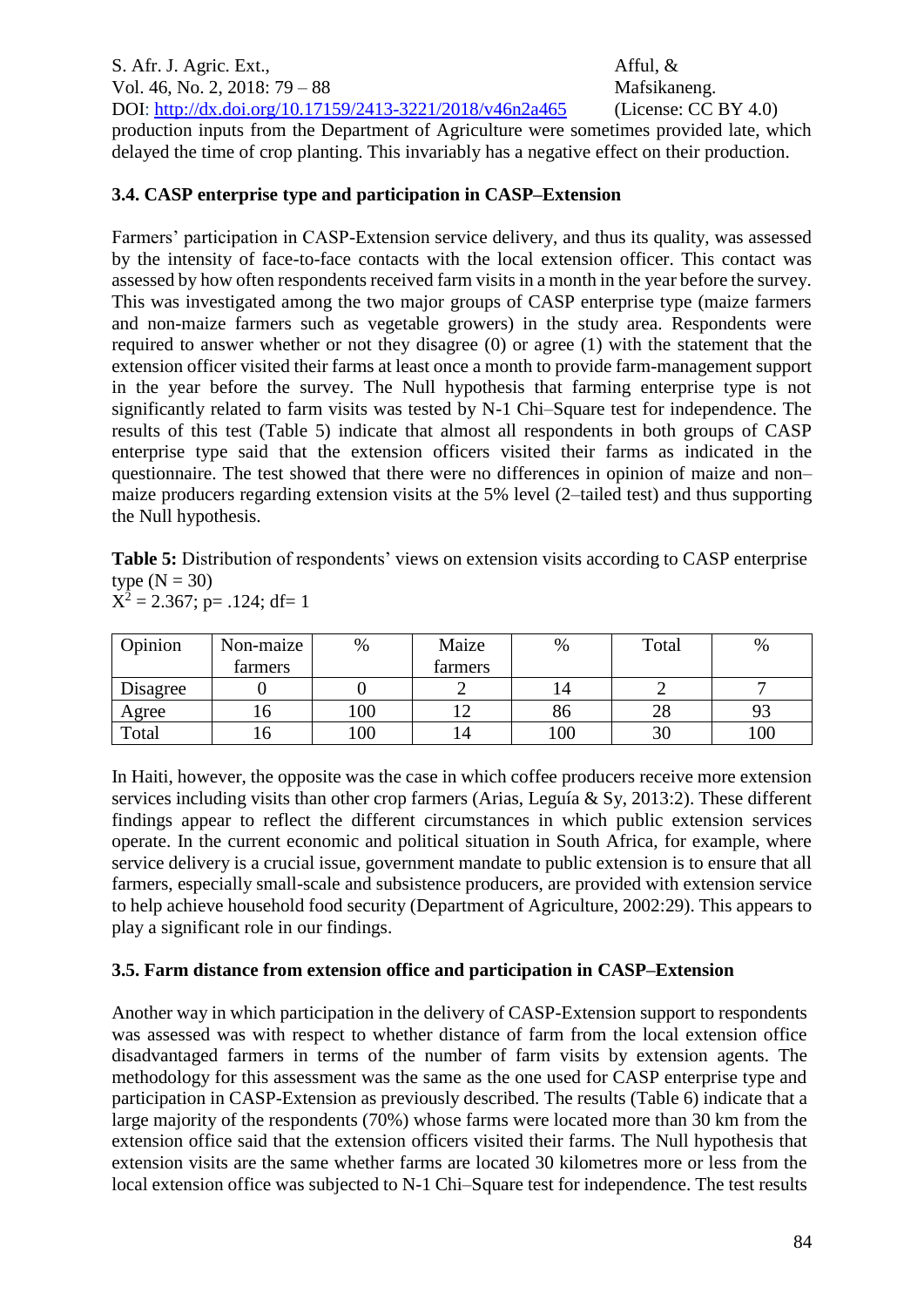## S. Afr. J. Agric. Ext., Afful, &

Vol. 46, No. 2, 2018: 79 – 88 Mafsikaneng.

DOI:<http://dx.doi.org/10.17159/2413-3221/2018/v46n2a465> (License: CC BY 4.0) revealed that there were no differences in opinion of farmers located more or less than 30km from the local extension office regarding extension visits at the 5% level (2-tailed test). The Null hypothesis was thus accepted against the research hypothesis.

**Table 6:** Distribution of respondents' views on extension visits according to distance of farms from extension office  $(N = 30)$ 

| Opinion  | Less than 30 km | $\frac{0}{0}$ | 30 km or more  | $\frac{0}{0}$ | <b>Total</b> | $\frac{0}{0}$ |
|----------|-----------------|---------------|----------------|---------------|--------------|---------------|
|          | from extension  |               | from extension |               |              |               |
|          | office          |               | office         |               |              |               |
| Disagree |                 |               |                | 30            |              |               |
| Agree    |                 | 100           |                |               | 28           |               |
|          |                 |               |                |               |              |               |
| Total    |                 | 100           |                | 100           | 30           |               |

 $X^2 = .630$ ; p = .427; df = 1

This assessment of the relationship between farm distance from the local extension office and extension visits received, like all the others investigated in this study, is particularly important in view of the criticism against the public extension service in the discriminatory manner in which services are provided to farmers (Haile, 2016: 69) and the difficulty of reaching farmers due to poor quality of roads (Evenson & Mwabu, 1998:4). Qamar (2005), World Bank (2010) and Ghosh (2012) indicated that poor transportation facilities and infrastructure (road system and office buildings) as well as poverty are understood to further aggravate the dissatisfaction of farmers with agricultural extension service delivry. It is easy to see why this dissatisfaction negatively influences the visits extension agents make to farmers' farms. A number of studies indicate that distance from the local extension office negatively affects request for extension visits (Arias *et al.*, 2013:22; Dinar, 1989:300; Haq, 2011:731). Furthermore, the positive influence of extension visits in association with distance from the local extension office on the probability of growing a particular crop has been documented. For instance, Beyene, Verkuijl & Mwangi (1998:21) found that the probability of growing improved wheat varieties increased from 36% to 80% when farmers received an extension visit and lived near Holetta Research Center (HRC), compared with an increase from 6% to 32% for farmers living far from the HRC. Our finding that distance does not influence extension visits runs contrary to literature. A plausible explanation is that general service delivery, including extension services, is a burning issue currently in South Africa. Some of these service delivery issues are causing street protests on a daily basis. Provincial Departments of Agriculture and extension agents are therefore careful to ensure that distance does not become a barrier in servicing farmers.

### **3.6. Group and individual producers and participation in CASP-Extension**

Finally, the way in which delivery of CASP-Extension support to respondents was assessed was with respect to extension farm visits and whether such visits discriminated between respondents operating as groups or individual producers (farming type). The approach used here for this assessment is similar to the one indicated for CASP enterprise type and participation in CASP-Extension. The Null hypothesis of no significant difference in the number of extension visits of at least one visit per month according to farming type was tested by the N-1Chi–Square test for independence. The results (Table 7) are similar to the two previous assessments. Most respondents in both groups of farming type agreed that they received at least one visit a month. The N-1Chi-Square test for independence indicated no differences in visits between group and individual producers at the 5% level (2–tailed test). Thus, the Null hypothesis was accepted.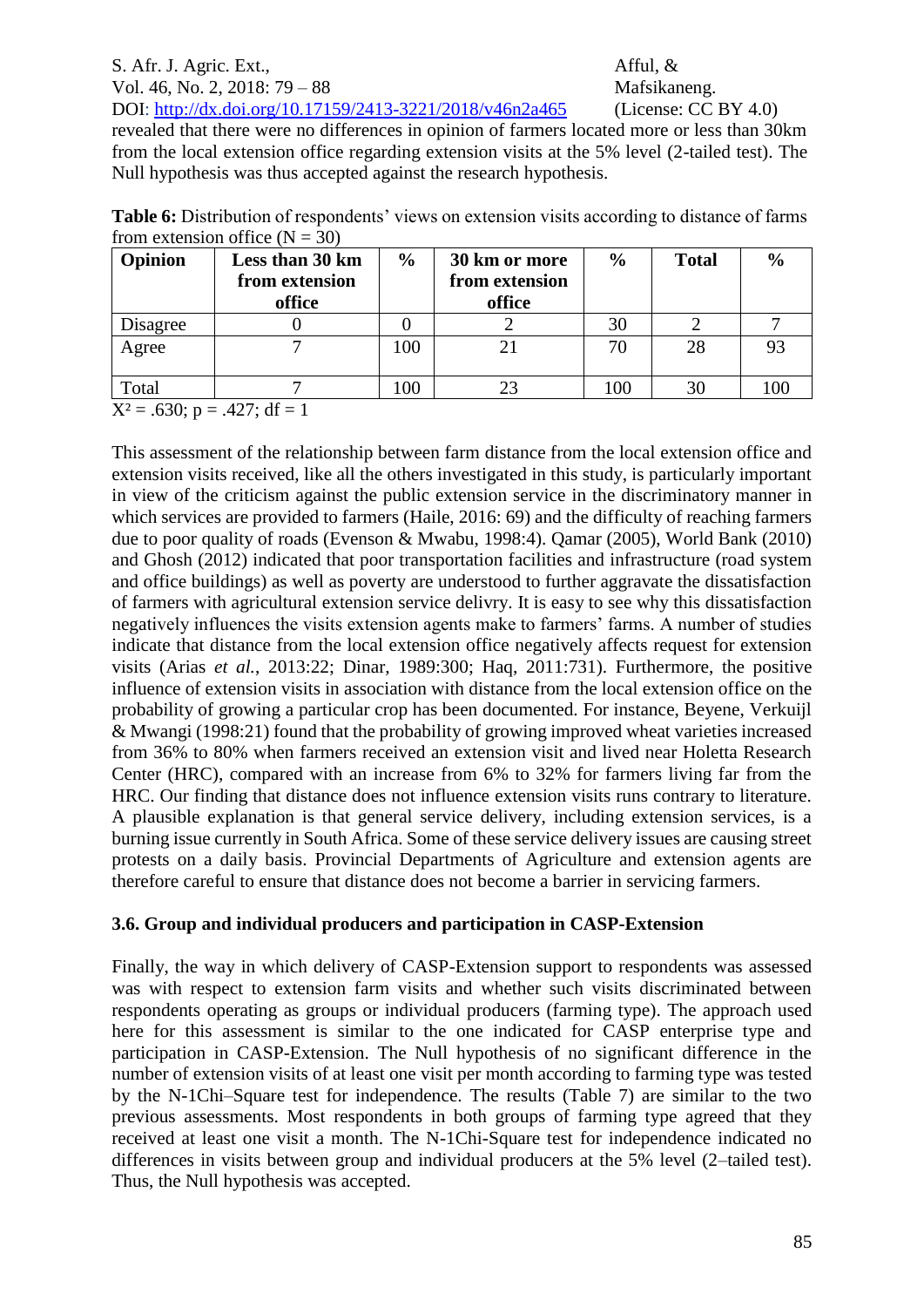| Opinion      | <b>LRAD</b> group | $\frac{6}{6}$ | <b>LRAD</b> | $\frac{6}{9}$ | <b>Total</b> | $\frac{0}{0}$ |
|--------------|-------------------|---------------|-------------|---------------|--------------|---------------|
|              | farmers           |               | individual  |               |              |               |
|              |                   |               | farmers     |               |              |               |
| Disagree     |                   |               |             |               |              |               |
| Agree        |                   | 100           | 22          | 92            | 28           |               |
| <b>Total</b> |                   | 100           | 24          | <b>100</b>    | 30           | 100           |

| <b>Table 7:</b> Distribution of respondents on extension visits according to farming type $(N = 30)$ |  |  |  |
|------------------------------------------------------------------------------------------------------|--|--|--|
|                                                                                                      |  |  |  |

 $X^2 = .518$ ; p = .472; df =1

Previous research shows that extension agents sometimes have preferential treatment for farmers, contacting mostly the relatively educated, large and better off producers (Muneer 2014:179). Most less educated or illiterate farmers, with small land parcels and low incomes, are likely to operate as individual producers. This might be due to the fact that they have no extension support to help them operate in groups. Group farming among small-scale farmers has been encouraged in South Africa since the initiation of the government's land reform programme. The grant structure to acquire land and other production resources requires recipients of government support to form groups (Hall, 2007:73). It was thus expected that group producers would receive more public extension visits than individual farm operators. Our findings, however, show no significant difference between the two groups. Our explanation for this result is similar to the results of testing the two previous hypotheses.

## **4. CONCLUSION AND RECOMMENDATIONS**

The positive findings that all respondents attended training sessions organised by local extension agents and were satisfied with the training, with the exception of a few who are dissatisfied with CASP-Extension service delivery, are signs that public extension service delivery is on the right path to ensuring farmer empowerment.

The small number of participants involved in this study as well as the findings of no significant relationships as shown in the hypotheses tests between the selected variables regarding the farmer, farm-related variables, and farmer participation in extension service delivery add to the existing literature that the farmer and farm-related variables appear to be situation-specific as far as they relate to farmers' participation in public extension service delivery. The findings are important and have decision-making value for extension programme management in the study area. Extension managers and field-level practitioners could use the findings for public relations to drum home the point that extension service delivery in the Tshwane Municipality is addressing farmers' farm management needs. This is borne out of the fact that farmers, whether individuals or groups, far from or near to the local extension office, are being visited by extension agents irrespective of the type of crop that farmers are cultivating.

It is recommended, however, that extension agents elsewhere will be more effective in delivery of services to farmers in their communities by a careful, local situation analysis including the policy environment under which the extension organisation operates. Extension visits and quality of training provided depend on availability of resources. Extension programme managers in the Tshwane Municipality should, therefore, ensure that the current level of resources does not drop, but are maintained or improved.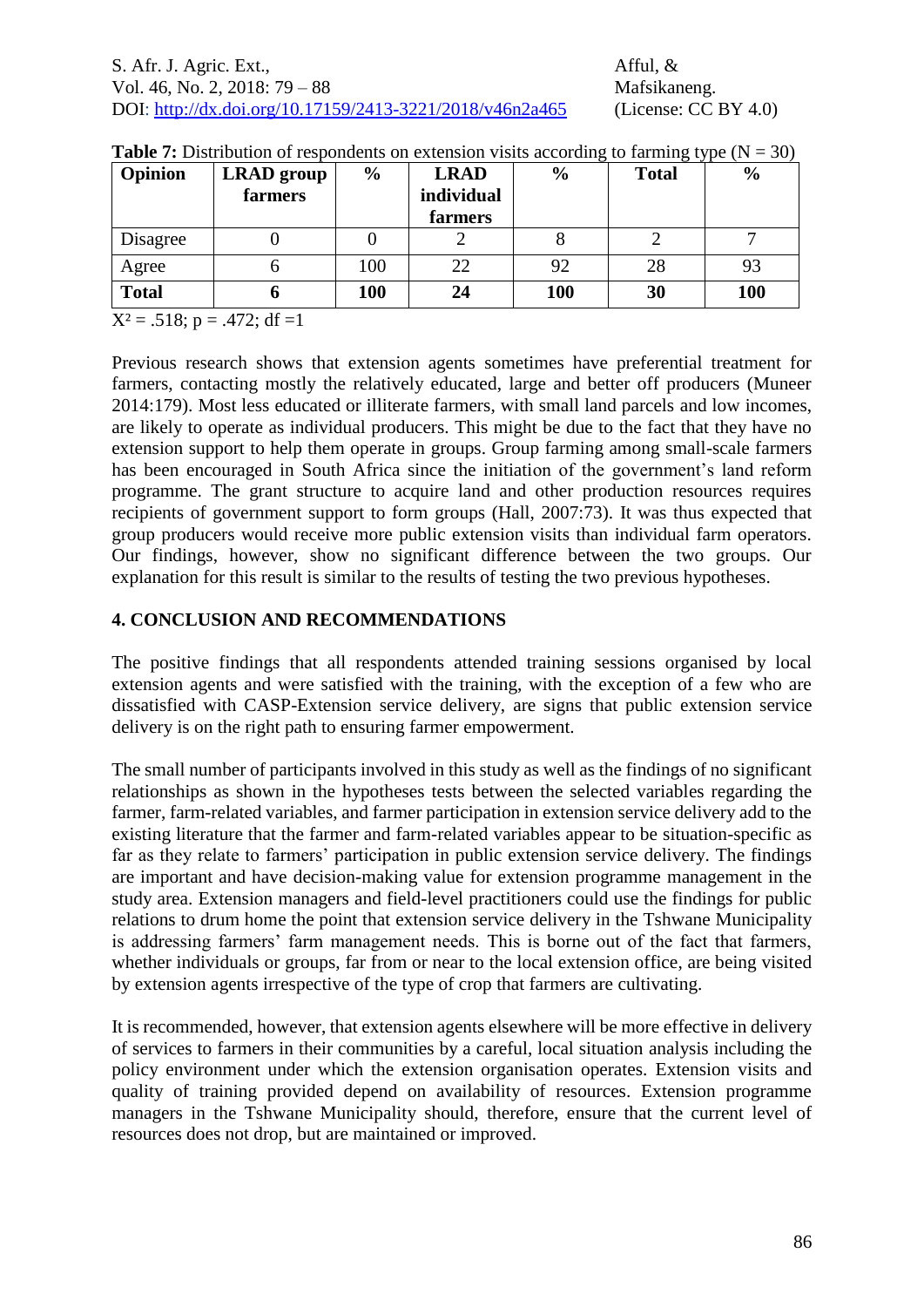### **REFERENCES**

- AFFUL, D. B., OLUWATAYO, I. B., KYEI, K. A., AYISI, K. & ZWANE, E. M. 2015. Contribution of Public Extension to Food Security of Smallholder Farmers in Limpopo Province, South Africa, in an era of Climate Change. *J. Hum. Eco*., 50(3):205-212.
- AGHOLOR, A. I. 2012. The quality of extension education delivery among livestock farmers in Central Eastern Cape: A case study of Nkonkobe Local Municipality. MSc Diss., Dept. Agric. Econs. & Ext., Univ. Fort Hare, Alice, South Africa.
- ANNOR-FREMPONG, C. 2013. The influence of intervening variables and subjective norms on the adoption behaviour of small-scale farmers in South Africa and Lesotho. PhD theses, University of Pretoria, Pretoria, South Africa.
- ARIAS, D., LEGUÍA, J. S. & SY, A. 2013. Determinants of Agricultural Extension Services: The Case of Haiti. LCSSD Food Papers Series, World Bank, LCSAR. Retrieved 10 March, 2015 from:

[https://www.google.com/search?q=Determinants+of+Agricultural+Extension+Services%](https://www.google.com/search?q=Determinants+of+Agricultural+Extension+Services%3A+The+Case+of+Haiti.&ie=utf-8&oe=utf-8&client=firefox-b) [3A+The+Case+of+Haiti.&ie=utf-8&oe=utf-8&client=firefox-b\)](https://www.google.com/search?q=Determinants+of+Agricultural+Extension+Services%3A+The+Case+of+Haiti.&ie=utf-8&oe=utf-8&client=firefox-b).

- BENIN, S., NKONYA, E., OKECHO, G., RANDRIAMAMONJY, J., KATO, E., LUBADDE, G., KYOTALIMYE, M. & BYEKWASO, F. 2011. Impact of Uganda's National Agricultural Advisory Services Program. Washington DC: International Food Policy Research Institute.
- BENNETTE, C. 1975. Up the hierarchy. Retrieved 10 January 2017 from: <https://www.joe.org/joe/1975march/1975-2-a1.pdf>
- BEYENE, H., VERKUIJL, H. & MWANGI, W. 1998. Farmers' Seed Sources and Management of Bread Wheat in Wolmera Woreda, Ethiopia. Mexico, D.F.: CIMMYT and IAR.
- CAMPBELL, I. 2007. Chi-squared and Fisher-Irwin tests of two-by-two tables with small sample recommendations. *Stat Med*., 26(19):3661-3675.
- DAVIS, K., NKONYA, E., KATO, E., MEKONNEN, D.A., ODENDO, M., MIIRO, R. & NKUBA, J. 2012. Impact of Farmer Field Schools on Agricultural Productivity and Poverty in East Africa. *World Dev.*, 40(2):402–413.
- DEPARTMENT OF AGRICULTURE. 2002. *Integrated Food Security for South Africa*. Department of Agriculture, Pretoria.
- DEPARTMENT OF AGRICULTURE. 2005. *Norms and Standards for Extension and Advisory Services in Agriculture.* Pretoria: Scientific Research and Development.
- DEPARTMENT OF AGRICULTURE, FORESTRY AND FISHERIES (DAFF). 2014. A sixyear review on the implementation of the Extension Recovery Plan. Pretoria: DAFF.
- DINAR, A. 1989. Provision and request for agric. Extension services. Retrieved 22 September, 2014 from:

[http://ajae.oxfordjournals.org/content/71/2/294.full.pdf+html.](http://ajae.oxfordjournals.org/content/71/2/294.full.pdf+html)

- DOSS, C. R. & MORRIS, M. L. 2001. How does gender affect the adoption of agricultural innovations? The case of improved maize technology in Ghana. *J. Agric. Econ.,* 25:27-39.
- EVENSON, R. E. & MWABU, G. 1998. The effects of agricultural extension on farm yields in Kenya. Retrieved 10 December, 2014 from: <http://ageconsearch.umn.edu/bitstream/28509/1/dp980798.pdf>
- GHOSH, S. 2012. Innovations in public sector led agricultural extension. *Sci. Res. Essays*., 7(49):4170-4175.
- HABTEMARIAM, A. G. 2004. The Comparative Influence of Intervening Variables in the Adoption Behaviour of Maize and Dairy Farmers in Shashemene and Debrezeith, Ethiopia, PhD thesis, University of Pretoria, South Africa.